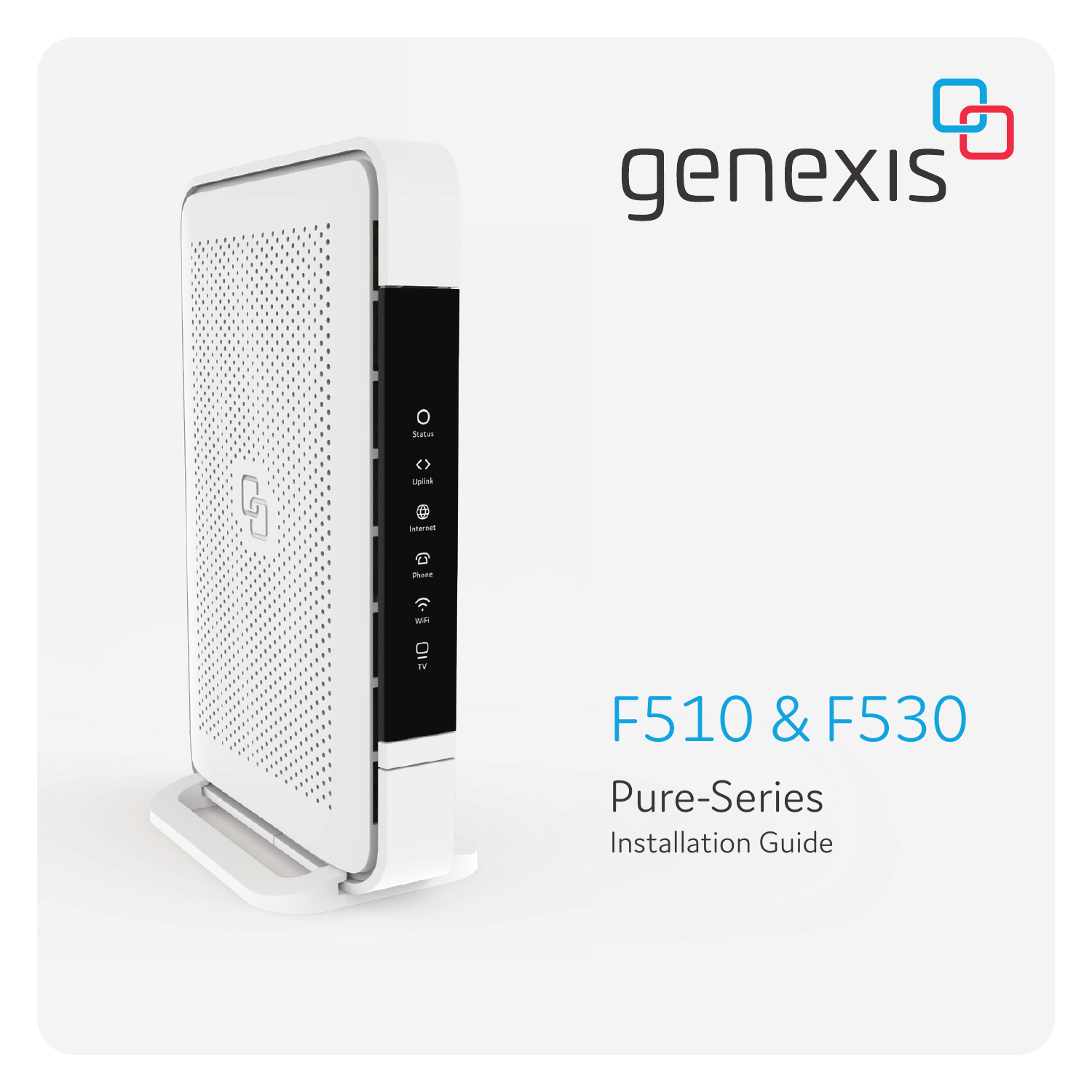# LED & button overview

 $\circ$ Status  $\leftrightarrow$ Uplink ⊕

Internet  $\Omega$  . Phone  $\hat{\mathcal{L}}$ WiFi  $rac{1}{\sqrt{2}}$ 



**Uplink**

Green – link ok  $Off - no link$ 

## **Internet (IP connectivity)**

Green – connected (DNS available) Green (blinking) – connection failed (no DNS available)  $Off - no$  IP connectivity

#### **Phone**

Green – voice service registered and ok Green (blinking) – voice service failed to register Off – no voice service present or registered

# **Wireless (WiFi)**

Green – wireless network 2.4 GHz and/or 5 GHz active  $Off$  – wireless networks inactive

#### **TV**

Green – TV service registered and ok Off – no TV service present or registered

# **Mode button**

Activate WPS – press and hold 3 seconds Disable/Enable WiFi – press and hold 10 seconds





### **Reset button**

The reset button resets the modem to factory settings. You can press this button with a small pin or paperclip. Press and hold the button for more than 10 seconds.

### **ON/OFF button**

This enables you to turn your Pure F510/F530 ON or OFF.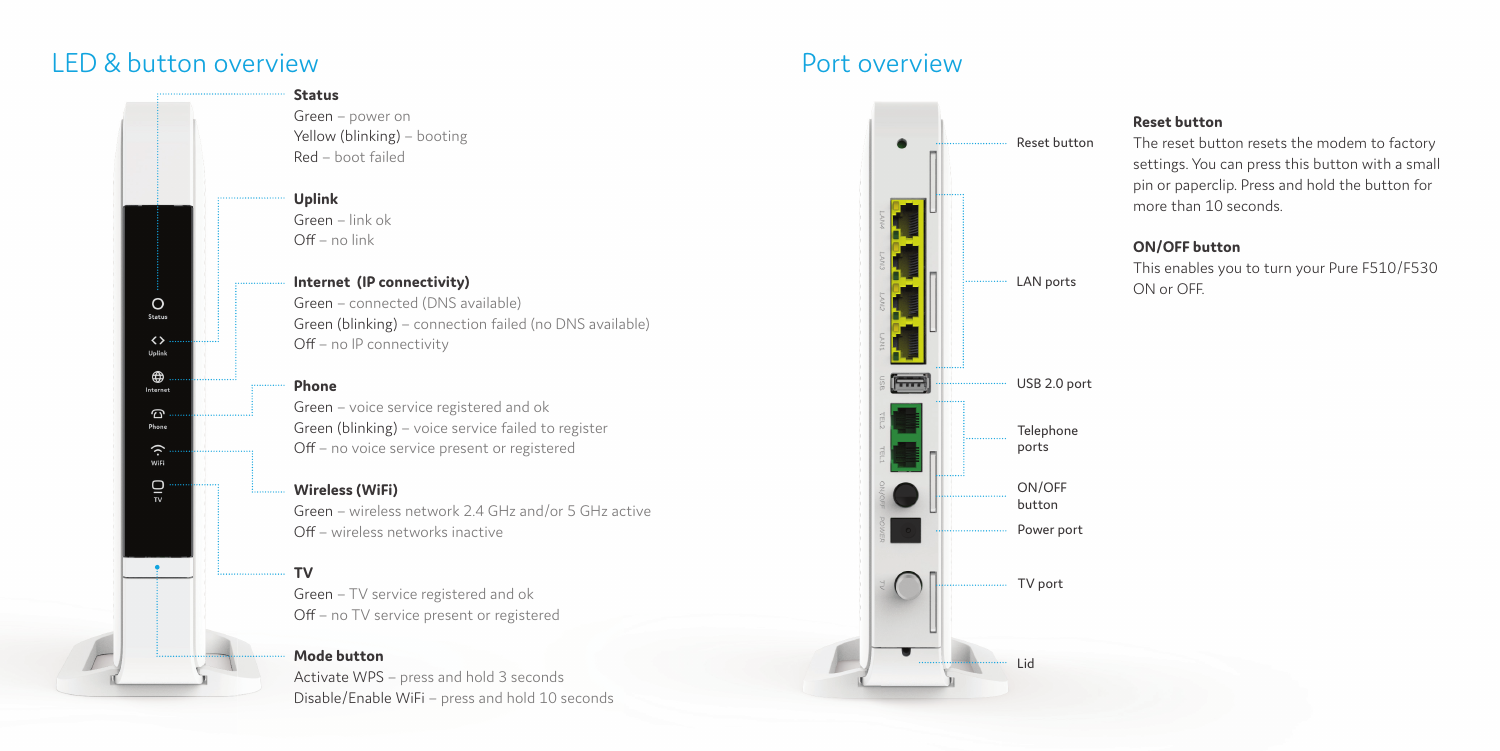# Installation guide

# Pure F510/F530 needs to be connected to an optical broadband network.

Multiple languages of this document and additional product information are available on https://genexis.eu/product/pure/downloads

# **Getting started**

Check if the following items are in the giftbox:

- Genexis Pure F510/F530
- Power adapter
- Vertical stand
- Strain relief
- Labels (self-adhesive, 2x)
- Rubber feet (self-adhesive, 4x)
- Plugs & screws (2x)

# **Connecting the fiber**

- 1. Slide the lid of the housing by sliding it towards the portside.
- 2. Attach strain relief to the fiber, 58 mm from the connector.
- 3. Remove the dust cap from the pigtail and the connector, do not touch the fiber tip.
- 4. Connect the pigtail to the fiber interface.
- 5. Place strain relief in the plastic notch in the housing at the highlighted area.
- 6. Slide the lid back in original position on the housing.

**Warning:** do not pinch the fiber while sliding the lid back in position.



# **Label position**

The product label is positioned on the bottom of the active device.

# **Placement**

Pure supports two placement options; standing and mounted to a wall. It is recommended to place the device 'away' from obstacles and objects.

## Standing

- 1. Attach the four rubber feet to the bottomside of the vertical stand.
- 2. Slide the vertical stand onto the bottom of the Pure F510/F530.
- 3. Place the device on a flat surface.

# Wall mount

- 1. Download and print the drilling guide from https://genexis.eu/product/pure/downloads
- 2. Use the drilling guide to drill the holes, insert plugs and put screws into place.
- 3. Use the wall mount points on the back of the Pure F510/F530 to mount the device to the screws.

**Warning:** do not cover the device with anything, this will interfere with the ventilation of the Pure. Operation Temperature 0°C ~ 40°C

# **Setting up the Pure**

- 1. If required, connect your telephone to the phone port via an RJ11 network cable.
- 2. If required, connect your personal devices to the LAN ports via an RJ45 network cable.
- 3. If required, connect your television / settop box to the TV port with a coax cable.
- 4. Connect the supplied power adapter to the Pure and plug the adapter into a power socket.
- 5. Press the power button at the back of the Pure F510/F530 to turn on the device.
- 6. The colored LEDs on the Pure F510/F530 panel will start blinking. This process takes about 2 minutes.
- 7. If the device is connected properly and the service is active on the fiber port, the Status, Uplink and Internet LEDs will have a fixed green color.

# **Connecting the Wireless Local Area Network (WLAN)**

Pure supports two ways to create a wireless connection with your personal devices; via WPS or manually. For personal devices that support WPS, this will be the easiest method.

# WPS

1. Make sure the WiFi indicator LED on the front panel is lit. If not, press the Mode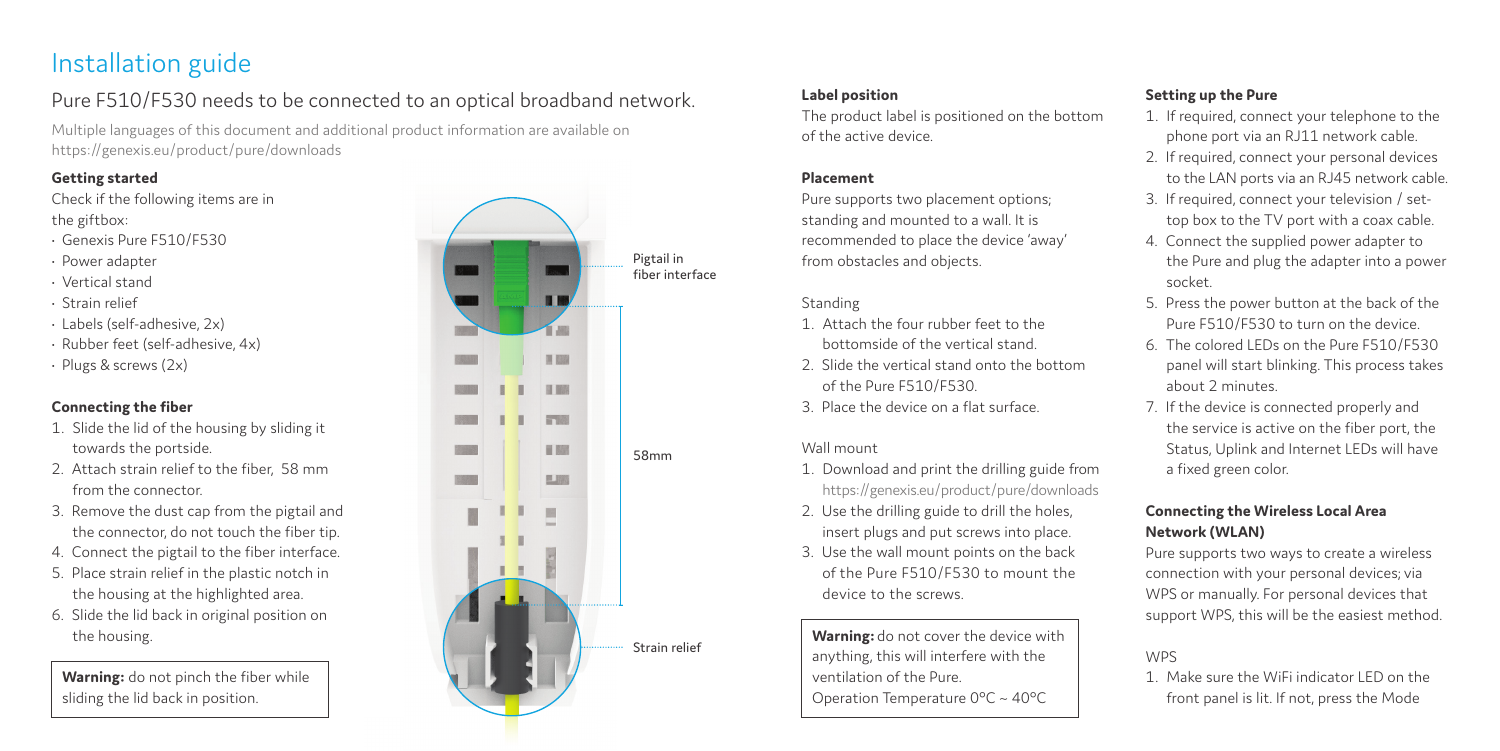button for 10 seconds until it gets lit.

- 2. Press and hold the Mode button for 3 seconds. The WiFi indicator LED will start flashing.
- 3. Follow the instructions of your personal device to complete the connection process.

#### Manual setup

- 1. Make sure the WiFi indicator LED on the front panel is lit. If not, press the Mode button for 10 seconds until it gets lit.
- 2. Perform a search for available wireless networks using the personal device i.e. laptop or mobile device.
- 3. Compare the list of wireless networks with the network name which is shown on the Pure F510/F530 label.
- 4. Connect by clicking on the corresponding network name and provide the password, which is shown on the Pure F510/F530 label called "WiFi-Key".

# **Power saving options**

Power saving options are available via the web interface. For more information please visit http://router

# Troubleshooting

### **Is the Status indicator LED off?**

Check if the modem is properly connected to the power adapter. Check if the power adapter is connected to an electrical outlet.

Check if the device is turned on – the ON/ OFF button should be in the "pressed" state. If the modem is properly connected and turned on, the Status indicator LED should turn green after a while. If Status indicator LED is RED for a long time, contact your service provider.

**Is the Status indicator LED red?**  Contact your service provider.

#### **Is the Uplink indicator LED off?**

If the Uplink indicator LED is off, despite proper connection, contact your service provider.

#### **Reset the device**

The reset button resets the modem to factory settings. You can press this button with a small pin or paperclip. See chapter 'Port overview' to locate the pinhole. Press and hold the button for more than 10 seconds.

# EU Declaration of Conformity

Hereby, Genexis B.V. declares that the radio equipment type Pure F510/F530 is in compliance with Directive 2014/53/EU, Directive 2009/125/EC, Directive 2011/65/EU and Delegated Directive 2015/863.

The full text of the EU declaration of conformity is available at the following internet address: https://genexis.eu/product/pure/red/pure-f510 https://genexis.eu/product/pure/red/pure-f530

### **Company Name**

Genexis B.V.

# **Company Address**

Lodewijkstraat 1a 5652 AC Eindhoven The Netherlands

**Name and title of authorized person** Maarten Egmond, CTO

**Signature of authorized person**

**Place of issue Date of issue** Eindhoven 2020-12-16 The Netherlands

### **Frequency bands and maximum radio frequency power transmitted**

The Pure F510/F530 operates in the frequency bands of 2,4 Ghz and 5Ghz. The maximum radio frequency power transmitted in these bands is:

- 20 dBm (100 mW) (EIRP) for the 2400 MHz 2483.5 MHz band
- $\cdot$  23 dBm (200 mW) (EIRP) for the 5150 MHz 5350 MHz band  $^{\star}$
- 30 dBm (1000 mW) (EIRP) for the 5470 MHz 5725 MHz band
- \* In EU, 5150 5350 MHz is restricted to indoor.